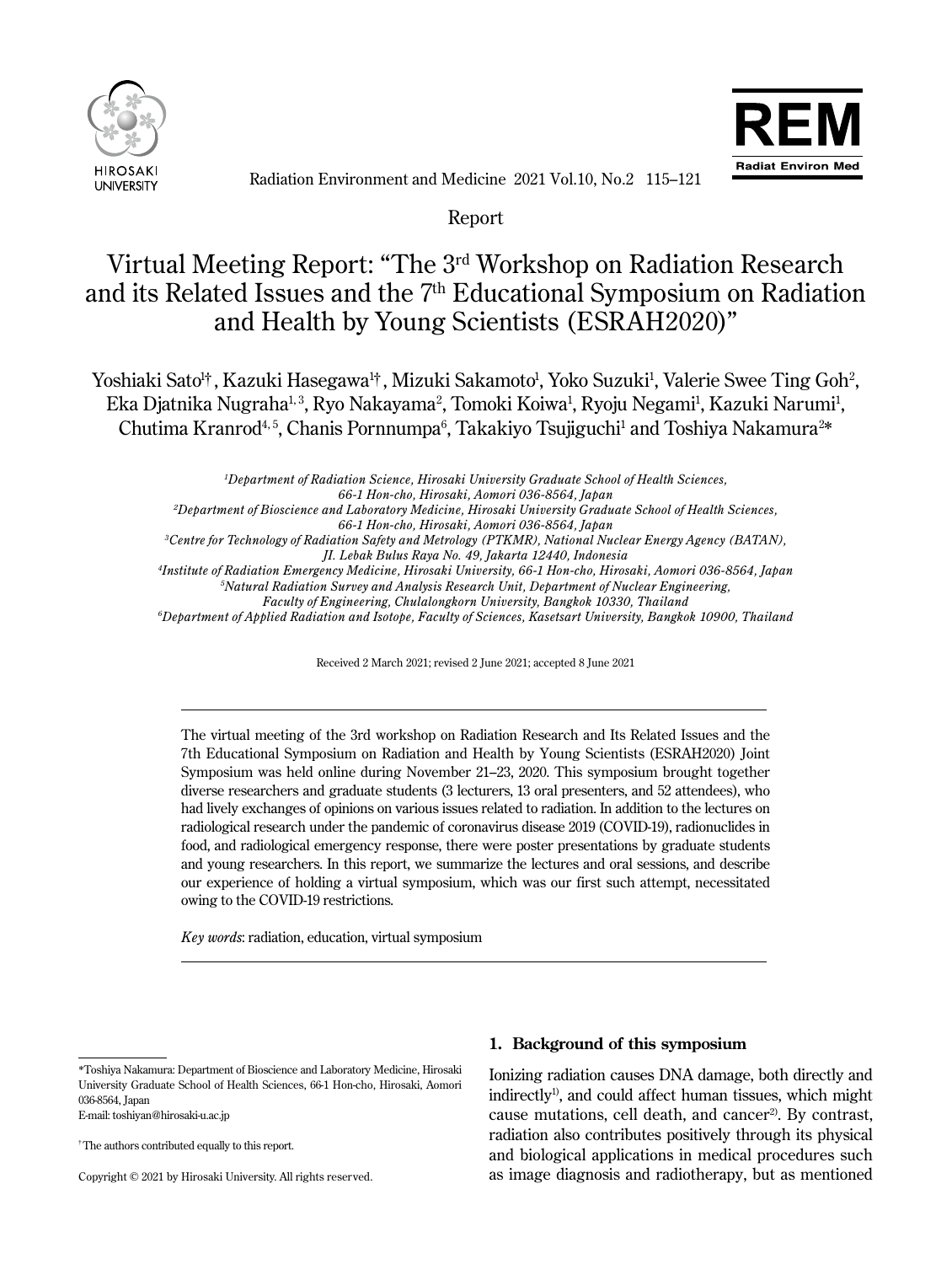| Title                                                                                           | Presenter             | Affiliation                               | Country   |
|-------------------------------------------------------------------------------------------------|-----------------------|-------------------------------------------|-----------|
| How to survive COVID-19 as a radioecology research?                                             | Tibor Kovács, Ph.D.   | University of Pannonia                    | Hungary   |
| The development of guidelines for radioactivity in food in<br>non-emergency exposure situations | Kevin Kelleher, Ph.D. | <b>International Atomic Energy Agency</b> | Austria   |
| Radiological emergency response and risk communication<br>for first responders                  | Antony Hooker, Ph.D.  | University of Adelaide                    | Australia |

**Table 1.** List of educational lectures

above, its negative effects on normal tissues and human health must be taken into account. Large amounts of artificial radionuclides were released into the environment after the accident at the Fukushima Daiichi Nuclear Power Plant (F1-NPP) in 2011<sup>3-5)</sup>, which increased the awareness among the public toward radiation safety $6$ . Moreover, Rokkasho Village in Aomori Prefecture, in the northern part of Japan, has several nuclear facilities, such as the low-level radioactive waste disposal facility<sup>7,8)</sup>. Therefore, it is important to train human resources to be able to respond to any emergency.

The first meeting on radiation effects between representatives from Hirosaki University and Hokkaido University was held in 2008, and it has been held annually since 2014 as the "Educational Symposium on Radiation and Health by Young Scientists" in the wake of the accident at F1-NPP<sup>9-12)</sup>. Another meeting about the effects of radiation on human health and the environment, radiation protection, radiation detection, and radiation emergency medicine is held annually since 2018 among the representatives of Hirosaki University and four Thailand universities. These symposia help the young researchers establish interpersonal relationships, build networks with other budding young scientists, and enhance their knowledge about radiation and its effects on human health.

However, the coronavirus disease 2019 (COVID-19) pandemic has directly or indirectly impacted not only every human being but also our research<sup>13)</sup>. Because of the pandemic, the symposium was on the verge of being canceled. Fortunately, owing to the approval of the participants, we could hold the symposium online as "The 3rd Workshop on Radiation Research and its Related Issues and the 7th Educational Symposium on Radiation and Health by Young Scientists (ESRAH2020)". This symposium was the first such online event in Hirosaki University, which was organized primarily by students.

## **2. Utilizing technology for the virtual symposium**

In the wake of the COVID-19 restrictions, the organizing committee had to find new ways to give the right opportunities to young researchers and students to obtain information and present their researches. During the

pandemic, many Japanese universities, including Hirosaki University, conduct online classes using tools such as Microsoft Teams. Hence, the organizing committee decided to hold an online symposium using Microsoft Teams, which offers video conference features including sharing screens and files. The following important functions of Microsoft Teams have allowed the organizing committee to run the symposium smoothly by constantly monitoring chat rooms to address the technical issues facing participants: (i) Committee members control what participants can do in the meeting such as mute and share content; (ii) It enables end-users to view and read the files online, without downloading the actual presentations; (iii) We can run multiple meetings at the same time; (iv) The "raise-hand" feature allows the chairperson to see who has a question at the moment, making it easier to proceed.

## **3. Summary of educational lectures**

Current topics concerning the relationship between radiation risk communication, human health, and researchers facing COVID-19 were discussed by three eminent researchers. The titles of the lectures and talks are summarized in Table 1. The current state of the latest studies on radiation was presented in the lectures and discussions.

# *3.1. Lecture I: How to survive COVID-19 as a radioecology research?*

Dr. Tibor Kovács from Pannonia University, Hungary, gave a lecture titled "How to survive COVID-19 as a radioecology research?". Traditionally, education and research in colleges have been based on long-term planning. However, the pandemic requires rapid response to infection control. Educators and researchers working in universities have to reorganize and restructure the education and research plans within a short time. Most of the universities have moved to online teaching systems using a variety of applications to achieve the two main goals of continuing research and teaching productivity. However, this poses a major challenge in fields that rely on experimentation, such as radiochemistry and radiation ecology. Therefore, to carry out these activities without interruption and to ensure productivity, a major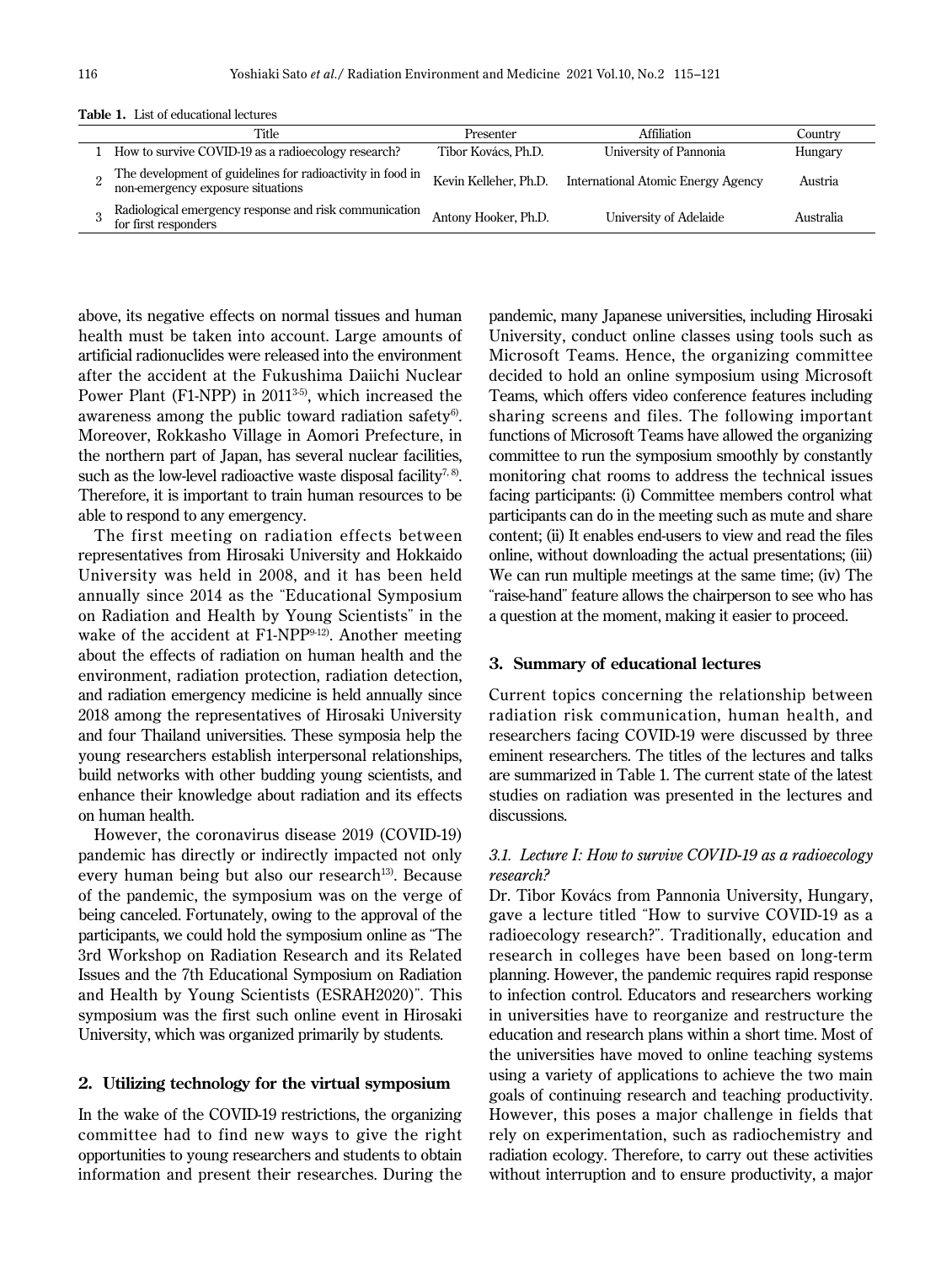restructuring of the profile was necessary. Initially, the speaker reflected on the basics of research management, classifying research into four categories: survey research, comparative research, historical research, and exploratory research. Next, he mentioned survival strategies in nature and introduced the food chain as a typical survival response to rapid changes in environmental parameters. The food chain involving herbivores and parasites corresponds to the collection of research data, which does not serve as a valid research strategy in the times of COVID-19. Meanwhile, the food chain involving nutrient organisms relies on existing research data. Therefore, it is a good, but it is not the best, research strategy in the times of COVID-19.

Dr. Kovács also introduced the ongoing research being conducted in his laboratory, including transfer factors in bioaccumulation, positron emission tomography– magnetic radio imaging (PET-MRI) studies using labeling, and 3D reconstruction studies of Computer Tomography. By utilizing the basics of research management and survival strategies, it was possible to maintain the research productivity. This result was very significant for researchers who had to make changes in their research plans and seems very important for future research. On the other hand, the depth and success of international cooperation took a major hit due to travel restrictions. Research through international cooperation was the most affected by the COVID-19. Examples include transfer factor measurements in Morocco and Kazakhstan, indoor Radon surveys in Iran, and aerosol monitoring in Japan. Moreover, the speaker introduced the research done during COVID-19. To maintain the productivity of research through international cooperation, it is hoped that COVID-19 will be brought under control as soon as possible and that safety will be ensured.

# *3.2. Lecture II: The Development of Guidelines for Radioactivity in Food in Non-emergency Exposure Situations*

Dr. Kevin Kelleher of International Atomic Energy Agency (IAEA), Austria, introduced "The Development of Guidelines for Radioactivity in Food in Non-emergency Exposure Situations." IAEA is developing international guidelines for the levels of radionuclides in food in nonemergency exposure situations. Most of the radionuclides in food have natural origins, such as <sup>40</sup>K and Uraniumseries nuclides. However, many artificial radionuclides discharged by atmospheric nuclear weapons tests in the 1960s and long half-life nuclides such as  $^{90}Sr$  and  $^{137}Cs$  remain, even after more than 60 years. These radionuclides are mixed with grains and dairy products and cause excessive exposure when people consume them, thereby, the relationship between food and radioactivity is important. However, the current guidelines for radioactivity in food are incomplete, and the guidelines

developed by the Food and Agricultural Organizations of the United Nations (FAO) after the Chernobyl accident in 1986 focus on only artificial radioactivity and do not apply to natural radioactivity. The IAEA guidelines for artificial radioactivity and foodstuffs developed after the nuclear accident do not apply to non-emergency exposure situations, because the exposure from the ingestion of food is less than 10 mSv. In a non-emergency, on the other hand, the exposure is much higher. An extensive review of the levels of natural and artificial radioactivity in food has been conducted by IAEA to develop guidelines for radioactivity in food with different approaches being adopted for natural radioactivity and man-made radioactivity. For natural radioactivity, IAEA has used two data sets of natural food samples. To evaluate these, we went through the scientific literature and reports of the last 50 years and extracted all the radioactivity concentration measurement data from these scientific publications. Next, the two datasets are compiled in a single set and a request was sent to IAEA member countries to measure radioactivity levels in each food item from the list. By cross-checking these two datasets, it was ensured that there was no overlap between them. This merged dataset contains approximately 2,000 units of data of radioactivity in each food item that IAEA lists in its guidelines. According to the summary of the data, 210Po was the most commonly measured radionuclide in food, and the energy damage due it its presence was also very high. The next most important radionuclide in terms of exposure was 210Pb. Interestingly, the number of measurements of 226Ra exceeded those for 210Pb. This may be attributed to the ease of measurement of 226Ra. The guideline levels were obtained by statistical analysis of this large data set based on the upper 95% values for the defined food subcategories. On the other hand, a different method needs to be applied to artificial radioactivity because we cannot use data available in the scientific literature for measurement of artificial radionuclides in food, as in many cases, these are results of large-scale nuclear accidents. If data obtained after the F1-NPP accident in 2011 were introduced into the data set and guidance levels were evaluated in the same way as for natural radioactivity, the cesium concentration would be too high to be used in non-emergency exposure situations. For artificial radioactivity, instead of this method, dose and activity concentrations are measured. We cannot measure dose in food but can link formula (1) between ingested dose and the activity concentration in food.

$$
Ingested Does = A \times M \times e_{ing}
$$
 (1)

"A" is the activity concentration in food (Bq/kg), "M" is the consumption rate (kg/year), " $e_{ing}$ " is the dose conversion factor (Sv/Bq). It was reconfirmed in this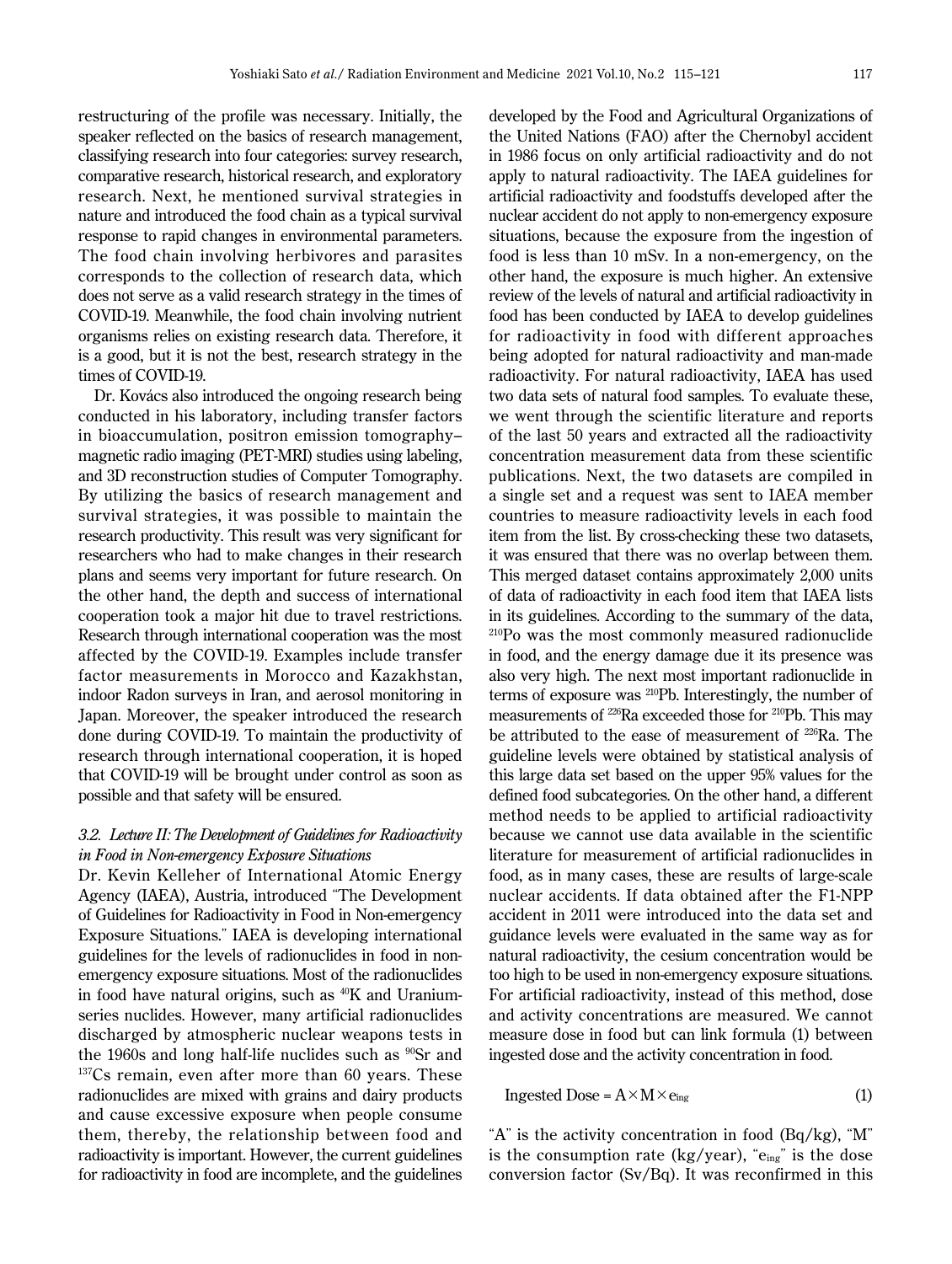| No. | Title                                                                                                                                                                                              | Presenter                         | Affiliation                 | Country  |
|-----|----------------------------------------------------------------------------------------------------------------------------------------------------------------------------------------------------|-----------------------------------|-----------------------------|----------|
|     | Statistical-based modeling and nanoDot OSL dosimetry for<br>evaluation of potential factors contributing to radiation-induced<br>skin injury during Transarterial Chemoembolization                | Siritorn Buranurak, Ph.D.         | Khon Kaen University        | Thailand |
|     | Correlation of intraabdominal and intrahepatic lipid content<br>2 assessed by MRI/MRS with biofluid lipid and glucose metabolic<br>profiles                                                        | Khin Thander Htun, Ms.            | Chiang Mai University       | Thailand |
|     | Low-dose radiation enhance cytotoxicity of pirarubicin,<br>chemotherapeutic agent, in K562 and K562/adr leukemic<br>cancer cells                                                                   | Khin The Nu Aye, Ms.              | Chiang Mai University       | Thailand |
|     | Effect of Fas ligand to enhance apoptosis of human lung cancer<br>4 cells cotreated with retinoic acid-inducible gene-I-like receptor<br>agonist and X-ray irradiation                             | Yoshiaki Sato, Mr.                | Hirosaki University         | Japan    |
| 5   | Regulation of radiosensitivity of radioresistant cells via<br>hyaluronan synthesis inhibitor                                                                                                       | Kazuki Hasegawa, Mr.              | Hirosaki University         | Japan    |
| 6   | Development of novel and self-healing radiation shielding<br>hydrogels from poly(vinyl) alcohol (PVA) composites                                                                                   | Kiadtisak Saenboonruang,<br>Ph.D. | <b>Kasetsart University</b> | Thailand |
| 7   | Development of X-ray computed tomography (CT) acquisition<br>and image reconstruction system by using fluorescent screen<br>and digital camera                                                     | Manasavee Lohvithee, Ph.D.        | Chulalongkorn University    | Thailand |
| 8   | Development of computer codes to simulate some aspects of<br>experiments and applications with neutrons                                                                                            | Sunchai Nilsuwankosit, Ph.D.      | Chulalongkorn University    | Thailand |
| 9   | Identifying indoor radon sources in Pa Miang, Chiang Mai,<br>Thailand                                                                                                                              | Spitcha Chanyotha, Ph.D.          | Chulalongkorn University    | Thailand |
|     | A comprehensive exposure assessment from the viewpoint<br>10 of health and human activities in a unique high natural back<br>ground radiation area                                                 | Eka Djatnika Nugraha, Mr.         | Hirosaki University         | Japan    |
|     | Loong-term measurements of radon and thoron exhalation<br>11 rates from surface using the vertical distributions of their<br>activity concentrations                                               | Oumar Bobbo Modibo, Mr.           | Hirosaki University         | Japan    |
| 12  | Shortening of chemical PCC assay in radiation emergency<br>medicine                                                                                                                                | Ryo Nakayama, Mr.                 | Hirosaki University         | Japan    |
| 13  | Comparing whole blood and isolated peripheral blood<br>mononuclear cell cultures in cytokinesis-block micronucleus<br>assay with different harvest protocols and humidity during cell<br>spreading | Valerie Swee Ting Goh, Ms.        | Hirosaki University         | Japan    |

**Table 2.** List of workshop lectures

project that 210Po is the largest factor of the ingestion dose. However, the estimated dose is found to be higher than the earlier values, which means that further investigation is required. The content including the aforementioned information will be compiled into a technical document by the end of 2021.

## *3.3. Lecture III: Radiological emergency response and risk communication for first responders*

Dr. Antony Hooker from Adelaide University, Australia, gave a lecture entitled "Radiological emergency response and risk communication for first responders." This lecture talked about the radiation emergency prevention processes in Australia, especially focusing on South Australia (SA), and about recent studies on radiation risk. SA has various involvements with radiation. There are many uranium mines such as Olympic Dam, Beverly, Four mile, and Honeymoon. In terms of medicine, the first proton therapy equipment in the southern hemisphere was installed at a facility in SA. Moreover, many radioactive materials are transported in SA. Therefore, the SA government formulated the State Emergency Management Plan (SEMP) and State CBRN (Chemical, Biological, Radiological and Nuclear) Plan for prevention and response to radiation emergency to supplement a similar national emergency plan. To execute the plans and provide a unified team approach in case of CBRN incidents, the State Multi-Agency Response Team is formed, which consists of members from police, metropolitan fire service, country fire service, ambulance service, and any other agency necessary to render safe the incident. The Environmental Protection Authority (EPA) also plays an important role in radiation emergencies. In an incident involving radioactive material, officers of the EPA's Radiation Protection Branch will conduct radiological assessments and provide expert advice on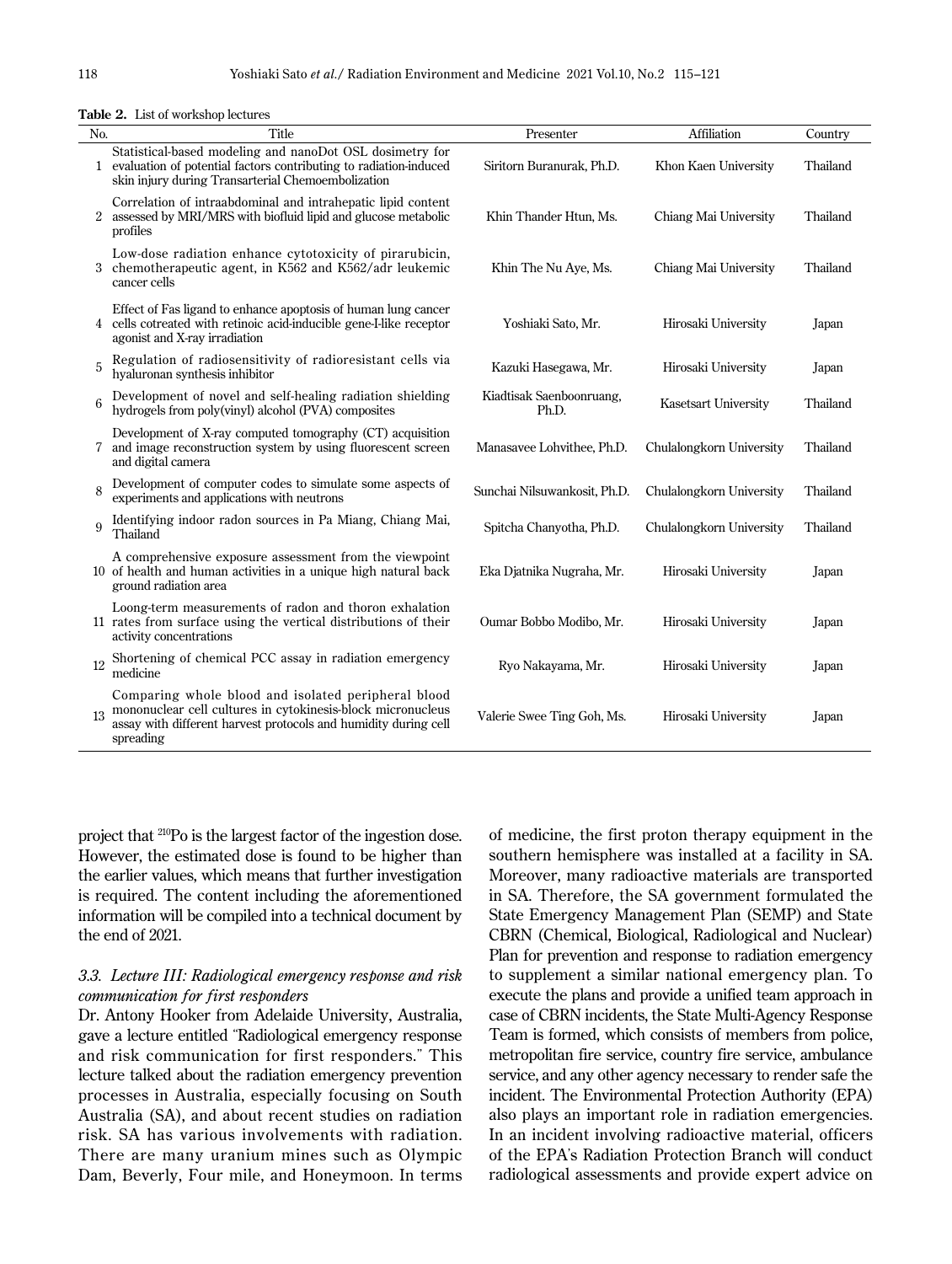radiation safety and the management, containment, removal, and disposal of radioactive material. Various "first responder training sessions" are held in SA every year to develop and maintain such human resources. All the training programs involving radioactive materials use real radiation sources. However, according to Prof. Hooker, there are some challenges faced during training as they "rarely exercise outside of first response", and emphasized the need for further training such as recovery/waste

disposal and medical retrieval. First responders should acquire comprehensive knowledge about radiation and its protection because they will be exposed to radiation risk. Prof. Hooker introduced some researches about the radiation risk. General researches suggested that radiation exposures exceeding 100 mSv can induce cancer and 100 mSv and less can have slightly less critical effects, which may be difficult to perceive in the short-term. The exposure in CT tends to increase because the number of multidetector row CT procedures performed each year is increasing approximately five times faster than the population growth rate. Therefore, recent epidemiological researches have shown a cancer risk in children after CT exposure, and researchers and agencies publish papers or reports to review the CT exposure studies $14$ . Some other researches such as the review of epidemiological researches for all cancers in nuclear workers show that a relative risk of more than 1 indicates a positive association between radiation exposure and cancer mortality while a relative risk less than 1 indicates a negative association. Prof. Hooker also introduced other researches and suggested the necessity for more research on low-dose radiation effects. Research on low-dose radiation involving a pKZ1 mouse mutation assay revealed that priming low doses of X-radiation prevent inversions normally caused by high doses in the pKZ1 mouse prostate<sup>15, 16</sup>. In the end, he talked about the research status and his current investigation of immunological effects of inhaled environmentally relevant levels of radon gas on the lungs.

# **4. Summary of workshop lectures**

Workshop lectures included oral speaker presentations and discussions. Multiple topics (Table 2) were presented by the researchers and graduate students from Thailand and Japan. The studies on environmental radiation (Table 2, No. 9-11), presenters showed the data on the main sources of indoor radon, which has been identified as the leading cause of lung cancer mortality after smoking, and the exposure assessment including characterization of exposure and radiotoxicology in the areas with high natural radiation. Additionally, a long-term measurement technique of radon exhalation rate using a passive radon-thoron discriminative monitor was introduced.

Their works are very important for understanding chronic external/internal exposure and health risk. In the presentation on the development of novel radiation shielding (Table 2, No. 6), the data demonstrated that poly(vinyl) alcohol (PVA) hydrogel containing  $Sm<sub>2</sub>O<sub>3</sub>$  and other chemical compounds is a novel radiation shielding material. The addition of those chemical compounds to PVA hydrogel will be able to help prolong the materials' lifetime and reduce operational costs. In the study on the training of nuclear engineers (Table 2, No. 8), the presenter discussed the issues faced in learning about the operation of nuclear reactors and other neutron-related equipment. He said, in order to help the study and the conducting of the experiments involving the neutrons, three simulation codes were developed so that the engineers could get an experience of handling the actual equipment. The presenters who investigated the radiation effect on cancer cells (Table 2, No. 3-5) introduced the potential promising cancer radiotherapy focusing on anti-cancer drug pirarubicin, the agonist of pattern recognition receptors, and hyaluronan synthesis inhibitor from their *in vitro* studies. Their studies improved our understanding of radiation and cancer biology. The presentation on biodosimetry (Table 2, No. 12 & 13) discussed the studies on developing conventional methods for dose estimation to improve the efficacy of radiation emergency medicine. In brief, the presenters described a new method for shortening the chemical premature chromosome condensation (PCC) assay for high dose exposures, and the alternative method as compared to the current method of cytocentrifugation for peripheral blood mononuclear cell cultures in cytokinesis block micronucleus (CBMN) assay. Research on diagnostic radiology explored the possibility of improving the X-ray CT acquisition system. (Table 2, No. 7). An assessment of the relationship between ectopic fat in the abdomen and liver and glucose metabolic profiles using magnetic resonance imaging/magnetic resonance spectroscopy (MRI/MRS) (Table 2, No. 2) and the development of image-guided procedures during transarterial chemoembolization (Table 2, No. 1) were also introduced.

## **5. Poster presentations by young scientists**

In the poster sessions, there were 19 presentations by young scientists and graduate students from eight countries including Hungary, Cameroon, Kazakhstan, Iran, Indonesia, Singapore, Thailand, and Japan. The subjects included a range of research topics such as "Radiation Biology", "Radiation Emergency Medicine", and "Radiation Measurement & Protection" (Fig. 1). The organizing committee created a room on Microsoft Teams for each poster presenters and uploaded the poster files into the room. During the poster session,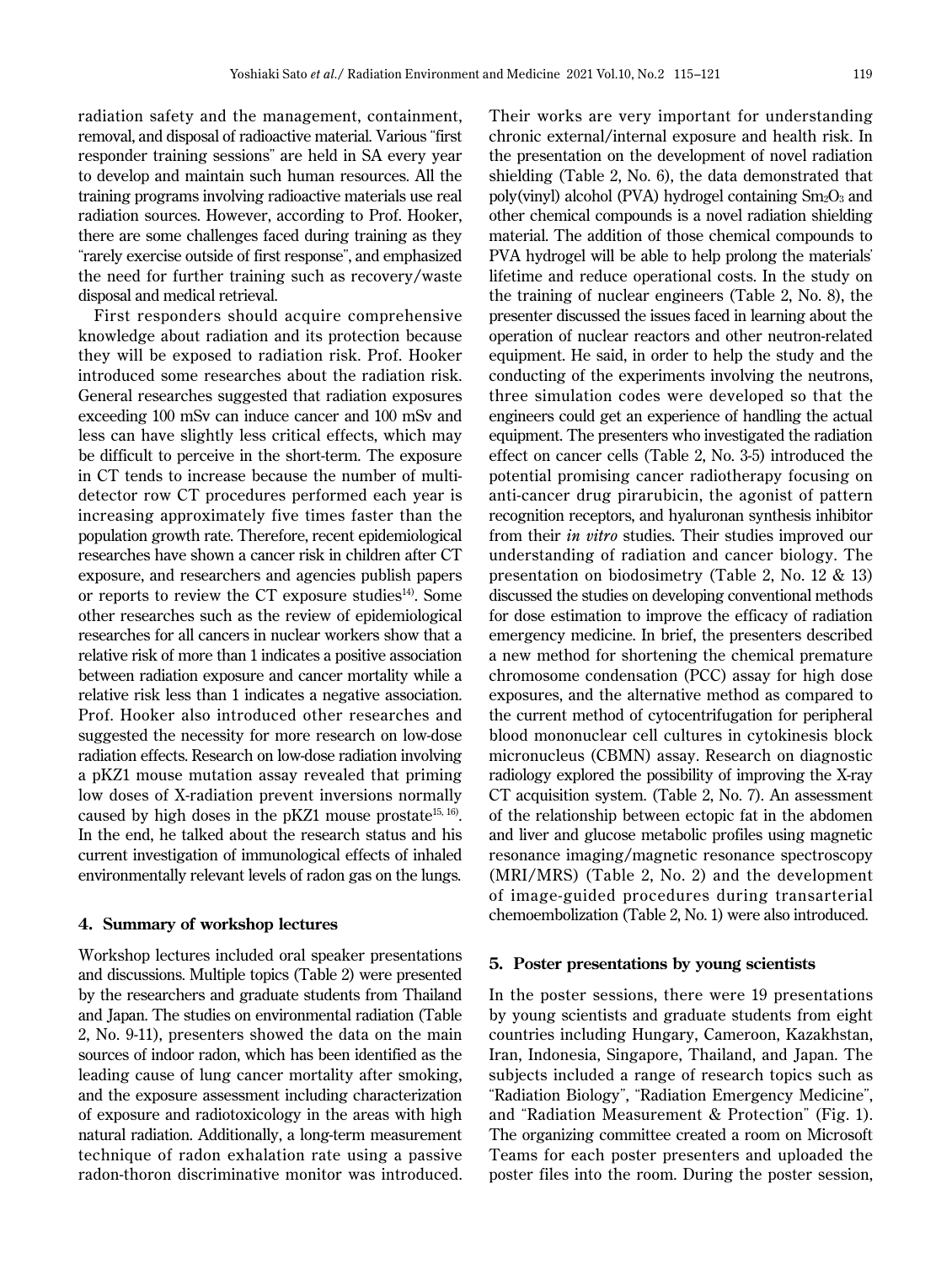

Fig. 1. Percentage of each category in the poster session for young scientists.

the organizing committee set up a meeting in each poster presenter's room to encourage active discussion and to allow for conversations between the questioner and the presenter. A lively discussion took place during the Q&A session, which was very meaningful for both the presenters and the participants. At the closing ceremony of the symposium, Mr. Ryoju Negami (Hirosaki University) and Dr. Chu Trung Tien (Ha Noi University) won the poster award for "Performance test of passivetype electrostatic radon monitor using silicon photodiode" and "Characteristics of 210Po in fish species in Dong Thai Lake, Hanoi, Vietnam", respectively. The poster session provided an exciting opportunity for young researchers and students who do not usually discuss in English, and was a meaningful place for future research development.

### **6. Summary of benefits**

The workshop and symposium were held online for the first time and the virtual symposium was as successful as the physical events. The number of participants in this symposium was 68, the highest ever (Fig. 2). The benefits of holding the symposium online were as follows; (i) No cost for travel and other expenses, making it easy to participate as compared to a physical event. A virtual symposium is that you can access them from anywhere in the world; (ii) The discussion for the presentation remains in the chat room, and young researchers and graduate students can get a lot of information from the chat room; (iii) The method of using Microsoft Teams is relatively simple and can be carried out by a committee of mainly graduate students.

#### **7. Troubleshooting**

Multiple problems were encountered and solved



Fig. 2. Trends in symposium participants.

throughout the event. Because the committee allowed all participants to join the conference teams a day before the symposium to confirm their participation and enabled the presenters to share their screen, all problems were identified and addressed even before the actual symposium started. However, we still encountered some problems such as: (i) When the speakers were not able to share their slides themselves, the technical controller had to manage the presenter's slides; which caused lags at times; (ii) There were a few people who could not join our teams. We were able to solve this problem by changing the email address used for the invitation email although the cause remains unknown.

### **8. Conclusions**

In this report, we summarized the first attempt to hold the third bilateral workshop and ESRAH2020 online, discussing the methods adopted and the problems encountered. We realized that the virtual symposium was as effective as the physical symposium. However, the physical symposium allows people to build relationships and network effectively, which was not possible in the virtual event. Taking into account the positives of the virtual event, we would like to hold the subsequent symposium physically as well as online once the COVID-19 threat ends.

#### **Author Contribution**

Conceptualization: [Toshiya Nakamura, Takakiyo Tsujiguchi], Writing a draft: [Yoshiaki Sato, Kazuki Hasegawa, Mizuki Sakamoto, Yoko Suzuki, Valerie Swee Ting Goh, Eka Djatnika Nugraha, Ryo Nakayama, Tomoki Koiwa, Ryoju Negami, Kazuki Narumi, Chutima Kranrod, Chanis Pornnumpa], Methodology: [Yoshiaki